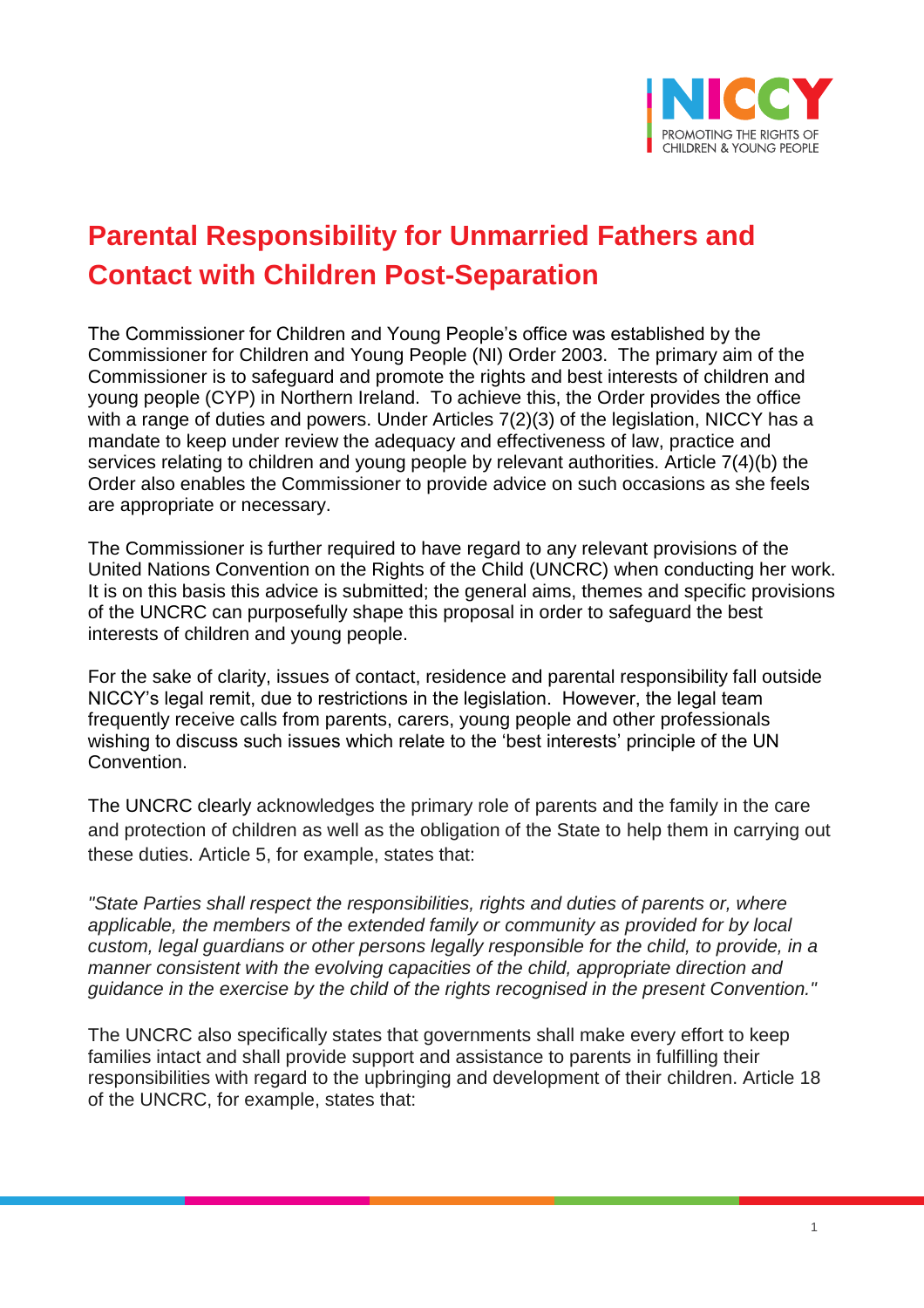

"*State Parties shall use their best efforts to ensure recognition of the principle that both parents have common responsibilities for the upbringing and development of the child. Parents or, as the case may be, legal guardians, have the primary responsibility for the upbringing and development of the child. The best interests of the child shall be their basic concern."*

This echoes the more general recognition of the best interests of the child being a primary consideration as set out in Article 3 of the UNCRC. Article 3 further recognises the State Parties requirement to:

"..ensure the child such protection and care as is necessary for his or her well-being, taking into account the rights and duties of his or her parents, legal guardians, or other individuals legally responsible for him or her, and, to this end, shall take all appropriate legislative and administrative measures."

Article 9 of the UNCRC gives the clear direction to State parties regarding children who are separated from their parents as follows:

*"1. States Parties shall ensure that a child shall not be separated from his or her parents against their will, except when competent authorities subject to judicial review determine, in accordance with applicable law and procedures, that such separation is necessary for the best interests of the child. Such determination may be necessary in a particular case such as one involving abuse or neglect of the child by the parents, or one where the parents are living separately and a decision must be made as to the child's place of residence.* 

*2. In any proceedings pursuant to paragraph 1 of the present article, all interested parties shall be given an opportunity to participate in the proceedings and make their views known.* 

*3. States Parties shall respect the right of the child who is separated from one or both parents to maintain personal relations and direct contact with both parents on a regular basis, except if it is contrary to the child's best interests.* 

*4. Where such separation results from any action initiated by a State Party, such as the detention, imprisonment, exile, deportation or death (including death arising from any cause while the person is in the custody of the State) of one or both parents or of the child, that State Party shall, upon request, provide the parents, the child or, if appropriate, another member of the family with the essential information concerning the whereabouts of the absent member(s) of the family unless the provision of the information would be detrimental to the well-being of the child. States Parties shall further ensure that the*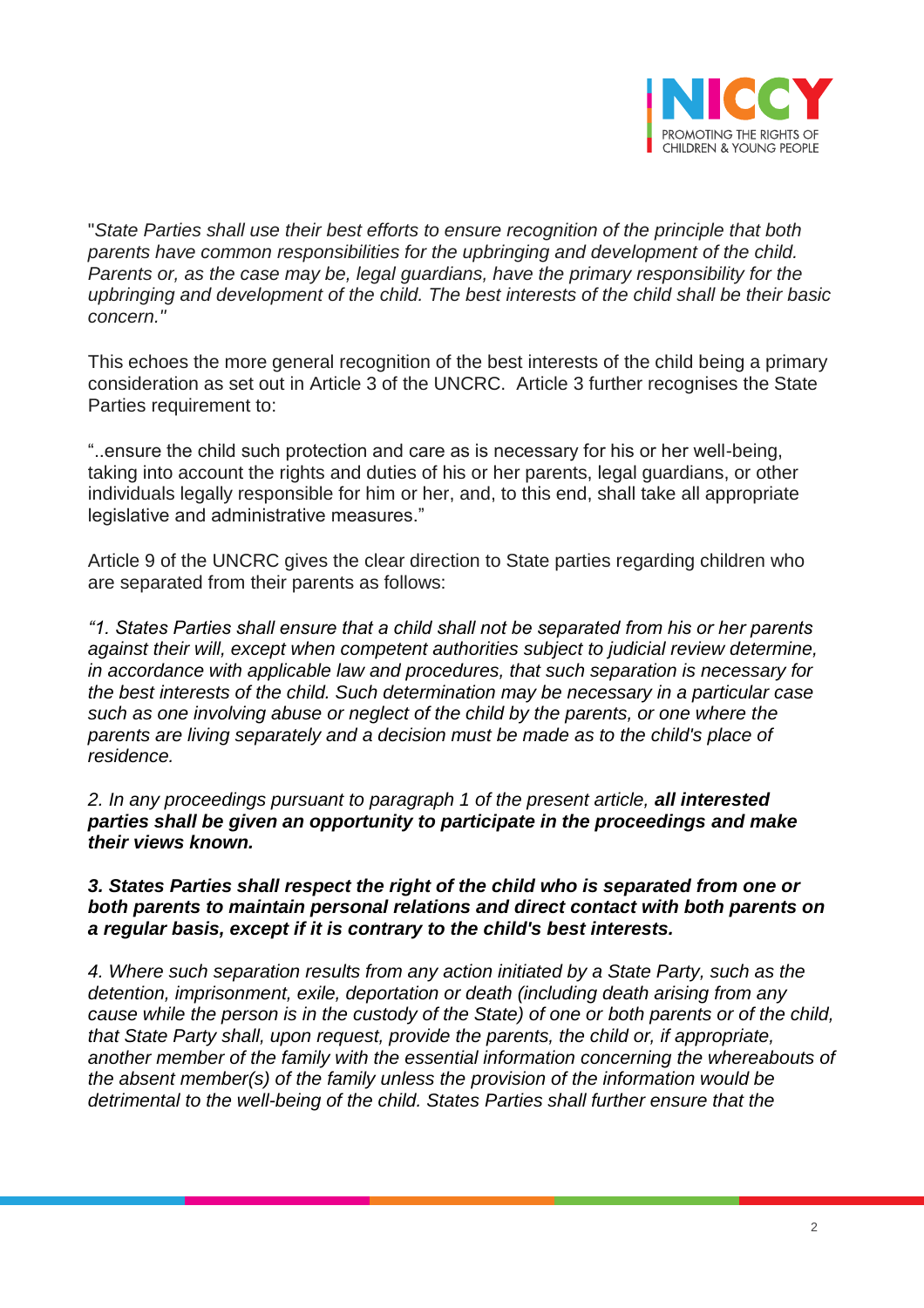

## *submission of such a request shall of itself entail no adverse consequences for the person(s) concerned."* (our emphasis added)

The UNCRC is therefore clear that children have the right to maintain a relationship, including via direct contact, with a non-resident parent on a regular basis, except where it is not in the child's best interests to do so. Reflecting this through the prism of Article 12, which enshrines the right of children to express their views freely on all matters affecting them, it is clear that children should be consulted, and have their views given due weight, when decisions are being made about whether they are to have contact and following this, the duration, frequency and other practical arrangements regarding such contact.

In relation therefore to the specific questions posed in the consultation:

## **Q1. Should the law automatically confer parental responsibility on the father of a child, even if he is not married to the mother of the child? Give reasons for your answer.**

In recognising the role of parents, the UNCRC, as set out above, does not distinguish between the role of mothers and fathers, whether married or unmarried and therefore the law should confer parental responsibility on the father of the child, regardless of whether he is married to the mother of the child.

### **Q2. If the law did automatically confer parental responsibility on both parents, regardless of marital status, should it also allow for that responsibility to be revoked? Please give reasons for your answer.**

It is NICCY's position that to allow for the revocation of parental responsibility would be to undermine the initial concept of the automatic acquisition of parental responsibility itself.

Currently the only way that a parent can be divested of parental responsibility is under an order from the High Court freeing a child for adoption under Articles 17 and 18 of the Adoption (NI) Order 1987, which is accepted as being one of the most draconian orders that the Court can make in the context of children's family lives. We understand that this is to be reviewed under the new Adoption Bill which is soon to be issued for consultation.

### **Q3.Do you think that the automatic conferral of parental responsibility to an unmarried father would help change attitudes and reduce parental conflict? Please give reasons for your answer.**

NICCY's position is that parents should always act in the best interests of their children and that regardless of whether the proposed change in the law reduces conflict or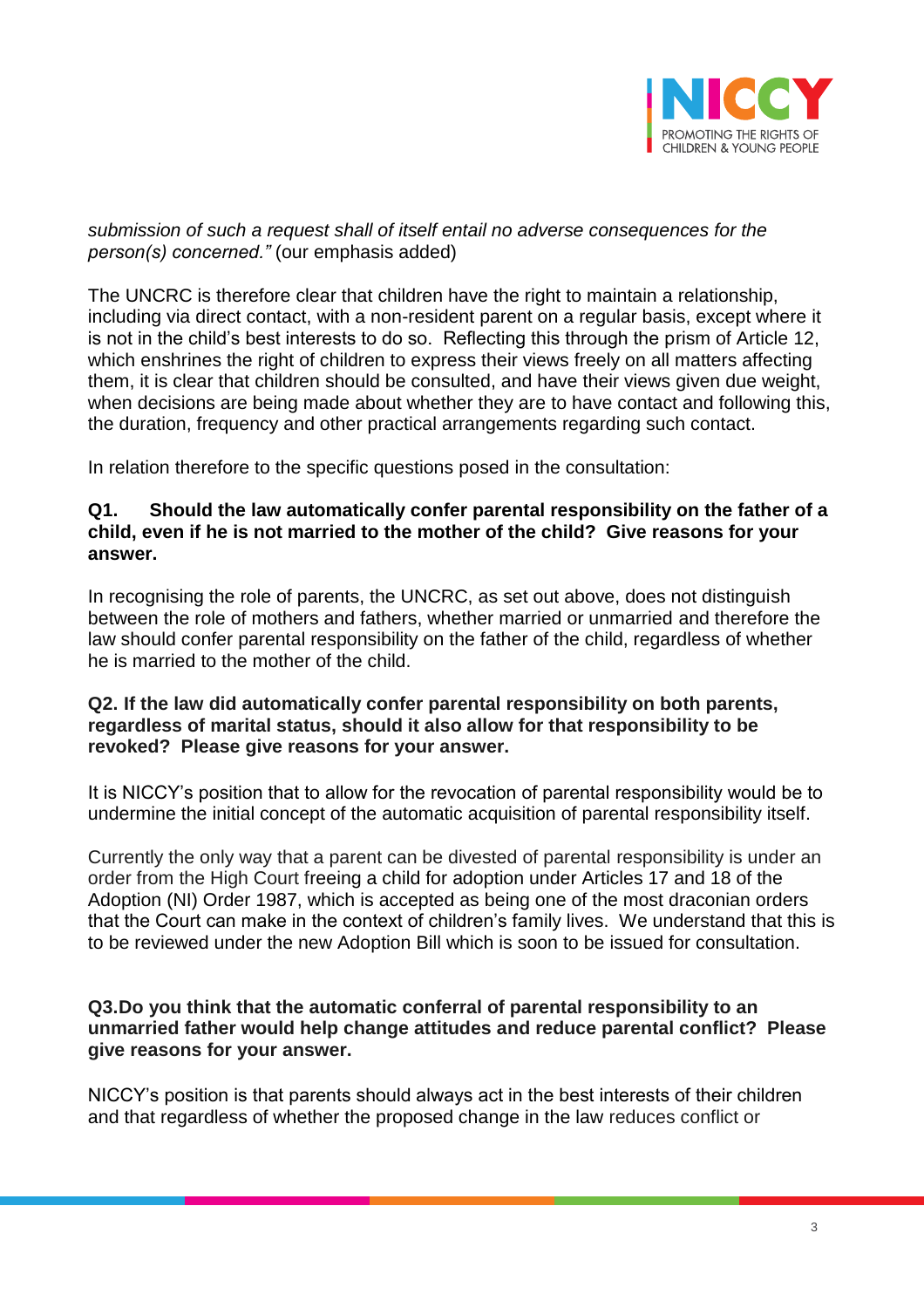

increases it, it is essential that any conflict which touches on the life of a child is addressed, in the best interests of the child and also in a timely and decisive fashion.

## **Q4.Do you think there are sufficient safeguarding arrangements in place with regard to contact? Please give reasons for your answer.**

Before a Court directs contact, either with conditions or not, it will have undertaken a thorough review of the welfare of the child, as required by Article 3 of the Children (NI) Order 1995. This decision will be informed having regard to all of the information in the case, both from parents and professional witnesses. In particular, the Court will have had regard to the welfare checklist set out in Article 3(3) of the 1995 Order, which specifically requires the Court to consider any harm that the child has suffered or is at risk of suffering. Also, the wishes and feelings of the child will have been considered, as set out in the welfare checklist as well as Article 12 of the UNCRC.

As set out in the consultation document Contact Centres are also available. Generally these are used as a short term measure in order to re-establish contact or to allow contact to take place in a controlled and supportive environment. This allows children to continue to have contact with non resident parents where otherwise they may not have any contact in line with the child's right to family life under the various provisions of the UNCRC and the Human Rights Act 1998.

## **Q5.Are there any other safeguarding arrangements which could be put in place to protect the welfare of the child?**

The role of the Court Children's Officer (CCO) is vital in identifying any potential issues which may impact on the welfare of children. The CCO generally speaks with both parents and usually the child, in appropriate circumstances. It is vital that during this process any risks are set out clearly to the Court so that they can factor this into their determination.

We are aware that e.g. in Massachusetts there are independent Court appointed Investigators who are tasked by the Court to investigate any potential risks or concerns that are raised by either party, the child or Social Services in order to give further assurance to the Court regarding perceived risks.

## **Q6.How do you think parents can be helped to better understand their responsibilities toward their child?**

Article 42 of the UNCRC also requires State Parties to make the Convention known to parents and children. Making training available to both parents and children regarding their rights is essential. It is vitally important when seeking to educate parents on their responsibilities towards their children that they are also educated on their rights as parents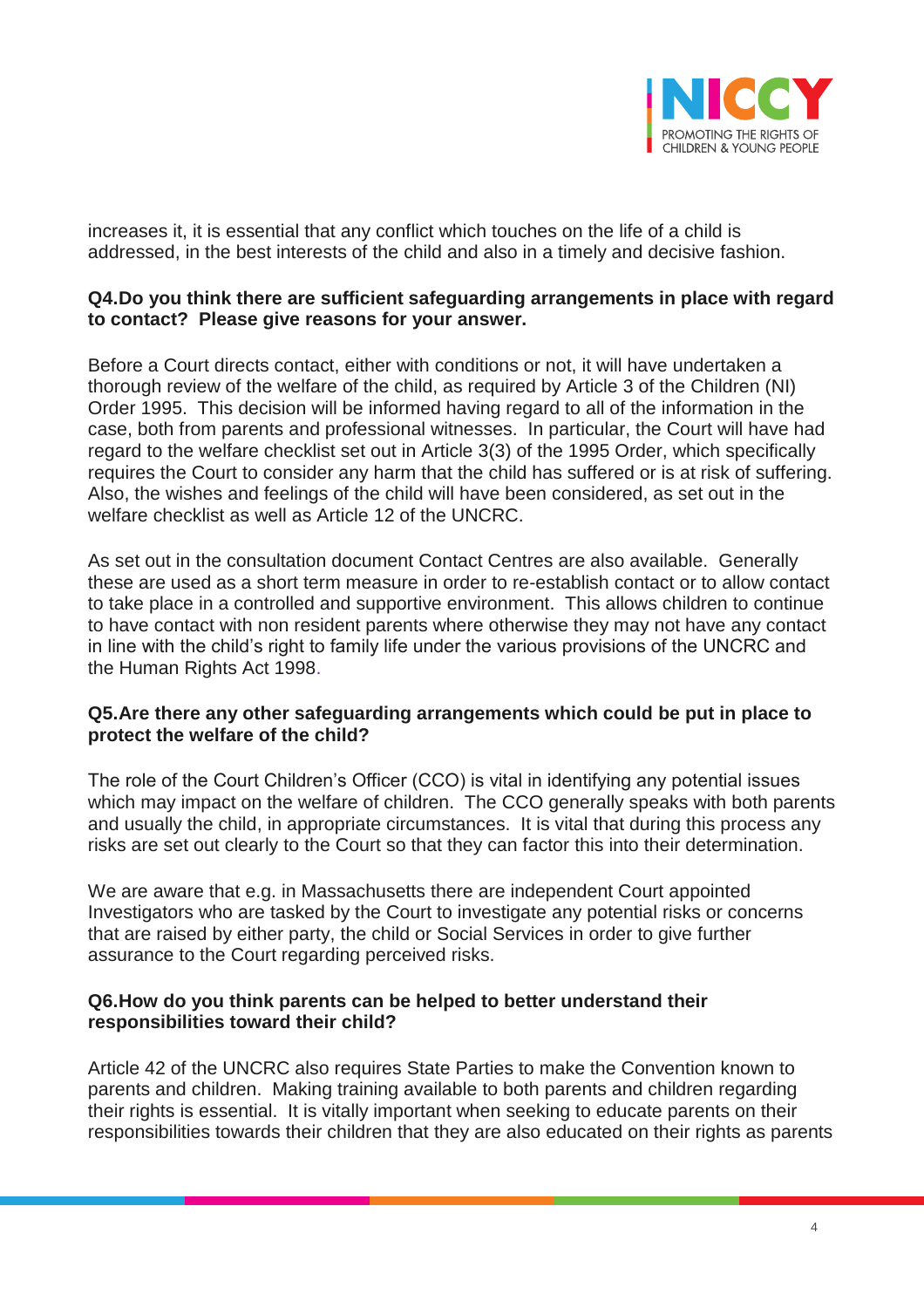

and the rights that their children have as independent 'rights holders' as well as the role of 'duty bearers'.

Education is essential in order to ensure that parents can be helped and supported to better understand their responsibilities towards their child. E.g. services made available via DHSSPS during pregnancy are key in this regard. The services of General Practitioners, baby clinics and midwifery services are also important gateways where information could be disseminated / shared. Parenting support and advice schemes/organisations which provide same to parents could be essential stakeholders in this area.

Further, it is essential that support and advice services are made widely available to both parents both during and after relationship breakdown.

# **Q7.How can we help children both during and after family separation?**

It is essential that children's voices are sought and heard at all times in family life but particularly during periods of conflict or during a separation. It is vital that children are given support during these times both within the family and, where appropriate, outside of the family via schools (through school based counselling and pastoral support), youth services and health services.

For young people whose mental health is impacted by family conflict or breakdown it is essential that they are able to access appropriate Child and Adolescent Mental Health Services in a timely way.

As before with parents, it is also crucial that children are supported by giving them information about their rights, in compliance with Article 42 of the UNCRC. Advice and advocacy services for children are fundamental to this.

It is imperative that the support offered to children is reactive, timely and accessible. This may involve using technology, websites, phone lines and advice pages.

## **Q8.Do you think the Children (NI) Order 1995 should be amended to include a provision similar to section 11 of the Children and Families Act 2014? Please give reasons for your answer, highlighting any advantages or disadvantages which might flow from such a provision.**

Section 11, is a move towards a fuller realisation of the rights of children under the provisions of the UNCRC. It seeks to lay down a presumption that involvement of both parents in a child's life will further their welfare. However, this presumption is rebuttable, if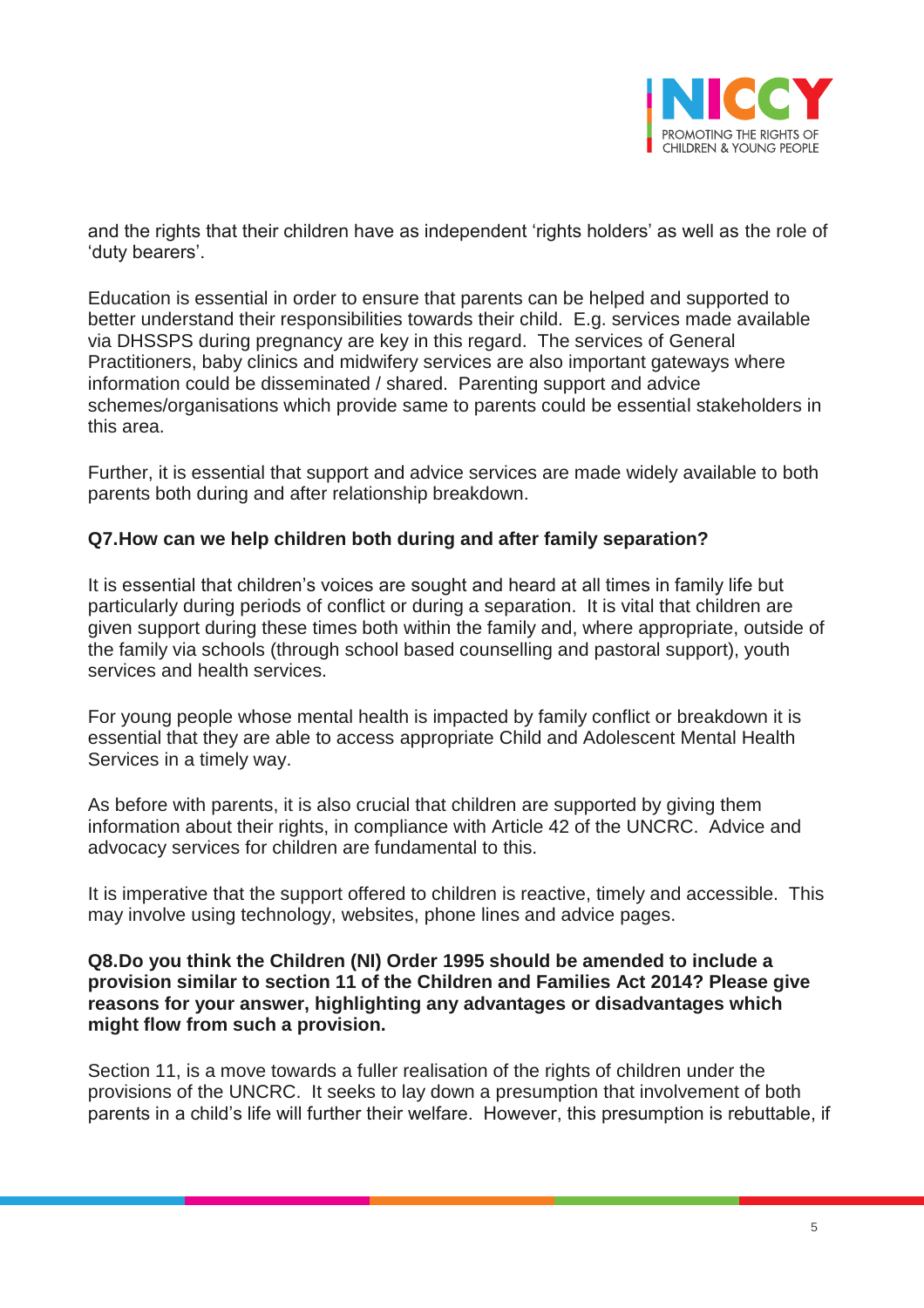

necessary, by evidence which shows that ongoing involvement does not promote the child's welfare.

In practical terms, Courts deal with situations like this on a daily basis where they balance evidence produced by both parties and ultimately determine what is in the child's best interests. It could also be argued that the Courts, in practice, already start from a de facto presumption in favour of contact, until evidence is produced that shows it is contrary to a child's best interests. Section 11 simply puts this starting point on a statutory footing.

# **Q 9. Do you believe section 11 of the Children and Families Act 2014 affords sufficient protection to the welfare of the child? Please give reasons for your answer.**

Again, this proposed Section 11 would be in addition to the current safeguards, in terms of welfare, contained within the Children (NI) Order 1995 as set out above when contact is being determined.

## **Q10. Do you believe a provision similar to section 11 of the Children and Families Act 2014 would help to produce a shift in parental attitudes and reduce or avoid parental conflict? Please give reasons for your answer.**

Again, as above, such an amendment could produce a shift in parental attitudes as it would reinforce the importance, to both parents, of children maintaining contact with them. The stating of a statutory presumption in favour of contact (save where it is not in the best interests of the child) would give a clear indication of a starting point for the Courts and could focus the minds of parents when contemplating or involved in litigation.

As before, whether it serves to reduce or avoid conflict remains to be seen, however where conflicts arise, it is important that these are resolved in a timely way and with the best interests of the child as a primary consideration.

# **Q 11. If you do not favour the wording of section 11 of the Children and Families Act 2014 is there an alternative form of wording which would be more beneficial?**

N/A

**Q 12. Do you think the Children (Northern Ireland) Order 1995 should be amended to include a provision similar to section 12 of the Children and Families Act 2014? Please give reasons for your answer, highlighting any advantages or disadvantages which might flow from such a provision.**

Any proposed change to the definitions should have the best interests of the child as their paramount consideration. It would further be important to create a wide awareness of any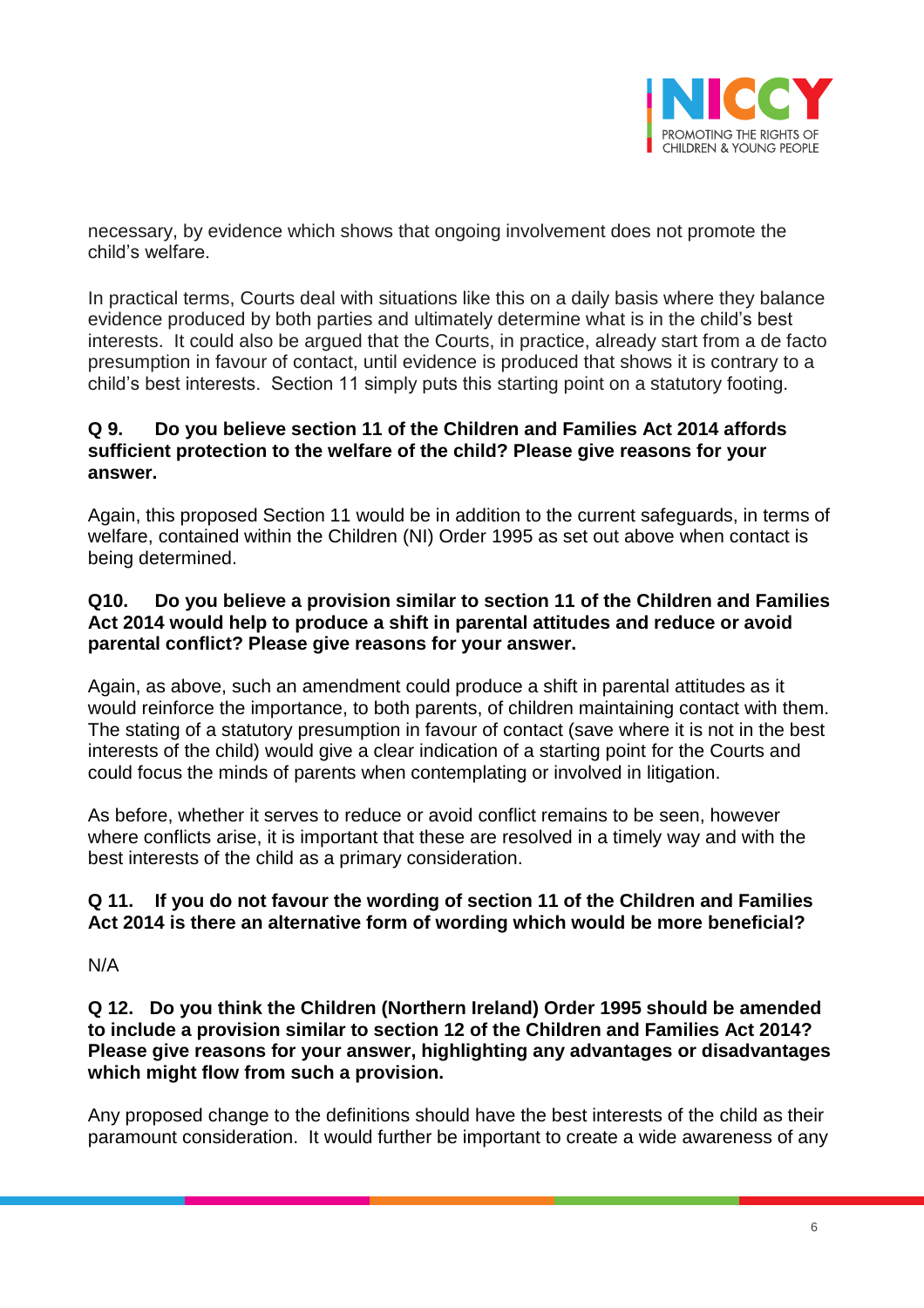

change as service providers often rely on the production of orders to assess eligibility, e.g. when seeking home to school transport, production of a residence order assists with the application.

# **Q 13. Do you believe a provision similar to section 12 of the Children and Families Act 2014 would help to produce a shift in parental attitudes and reduce or avoid parental conflict? Please give reasons for your answer.**

The avoidance of words such as "residence" and "contact" may have some positive connotations for the parents however our concern would be for the children. It would be imperative that children impacted by this would be given sufficient information so that they would be fully aware of what this change means for them.

## **Q14. Are there any alternatives to legislative change which would be more effective in securing better outcomes for children?**

Evidence shows that arrangements agreed by parents, without necessitating recourse to Court, are the most successful arrangements for children and young people. A key issue in relation to this is ensuring that the view of the child is sought and listened to, when decisions are being made regarding contact.

It is acknowledged there are certain provisions which allow children to have their views sought in a Court, however this could be strengthened with a duty to consult with every child, in an appropriate way, before any decision is made regarding contact.

The role that mediators and mediation services play is not to be underestimated in assisting parents to come to mutually agreeable arrangements. However, it is essential that the child's views would be taken into account when any such arrangements are being discussed.

## **Q 15: How can we ensure that children's authentic views are factored in to the decision-making process?**

This issue goes to the very heart of the UNCRC (Article 12) and NICCY's position. Ensuring the authentic view of the child is factored into the decision-making process is absolutely crucial in ensuring that decisions are made which are in the best interests of the child/children involved. There are two separate issues in relation to this. First, obtaining the child's authentic view and second factoring it appropriately into the process.

In relation to obtaining the authentic view, age appropriate processes must be put in place to ensure that the child is able to put their view across. Whether this is via the child speaking to an appropriately trained independent third party, or by the child e.g. writing directly to the Judge or via pictures or drawing. It is essential that the unfiltered view of the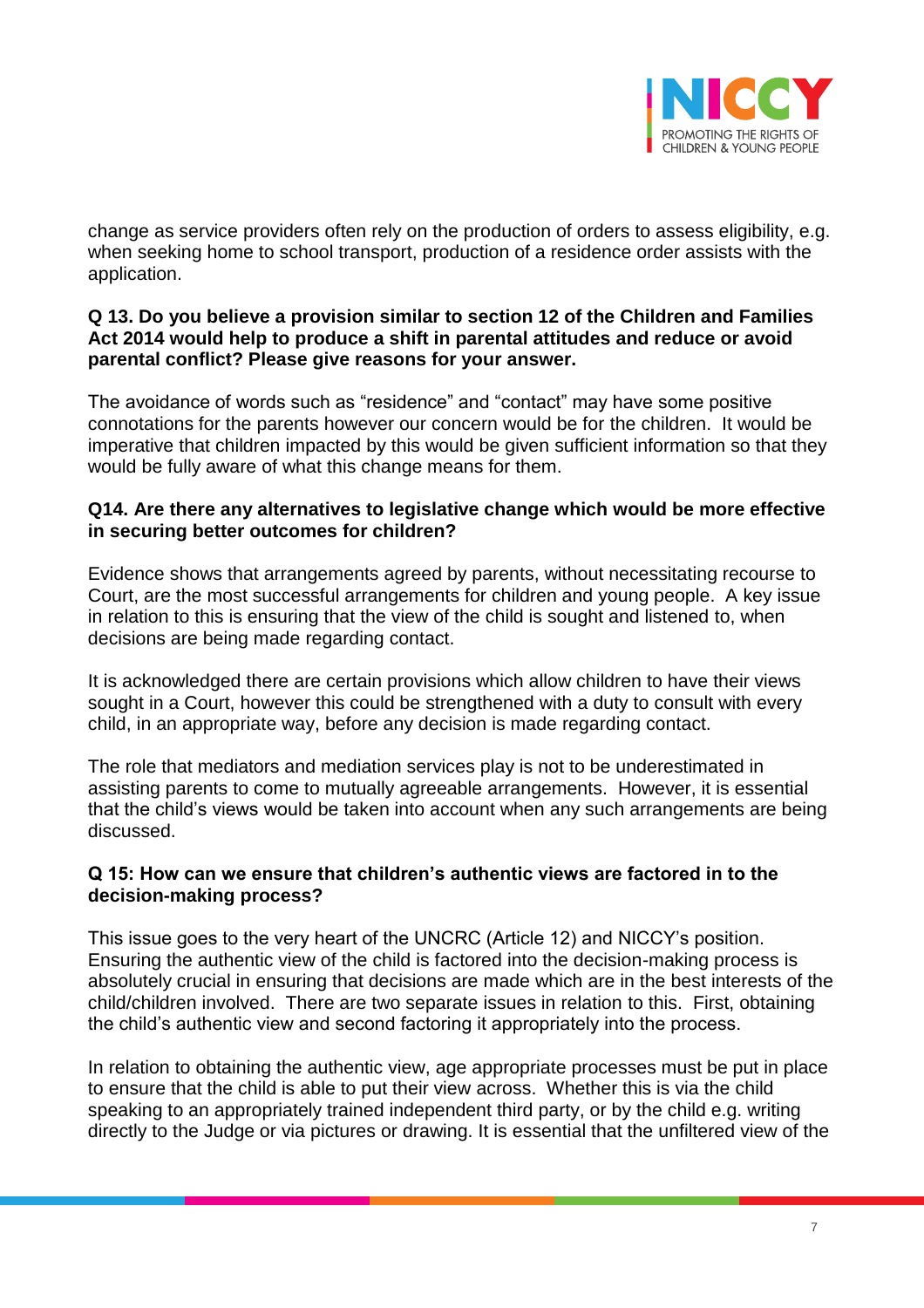

child is put directly before the Court. All professionals working within this area will be alert to the risk of children being "coached" to give a certain view.

Current practice is that children, in appropriate circumstances, generally give their views to the Court through the CCO as set out above. However, while respecting the professionalism of the CCOs, concern remains as this may act as a filter on the view of the child. The CCO is required to not only articulate the views of the child but also to give a recommendation to the Court on contact, having interviewed both parents and come to a conclusion on the best interests of the child.

It is essential however that there is no filter placed on the child's views and the Judge can then balance this along with the other evidence in the case. NICCY recently met with the Judiciary and they indicated that they were happy, in appropriate cases, to hear from children directly and increasingly do so. This process involves the child meeting with the Judge in chambers where the child can give their views directly. The meeting is minuted and the child is made aware from the outset that anything they tell the Judge will be passed on to both parents.

The second issue is already provided for in the Children (NI) Order 1995 under Article 3 where in the assessment by the Court of the best interests of the child, the child's views are assessed against the welfare checklist which has the "ascertainable wishes and feelings of the child" as the first consideration.

## **Q 16. Do you agree that there are continuing difficulties with regard to the enforcement of contact orders? Please provide reasons for your answer.**

While matters of contact fall outside NICCY's legal remit we continue to be contacted by parents who wish to raise issues with us. This often relates to issues regarding the enforcement of contact orders.

The legal department in NICCY have been informed by parents that they have experienced difficulties with enforcement and noted that often the police have been reluctant to become involved stating that it was a civil matter. Greater clarity therefore would be welcome, particularly amongst the police and social services.

Parents have informed us about having their opportunity to have contact frustrated by hostile ex-partners as well as where the holder of a contact order is not exercising same and this is causing upset to the children of the family.

In all of this, the focus should remain on ensuring that the best interests of children.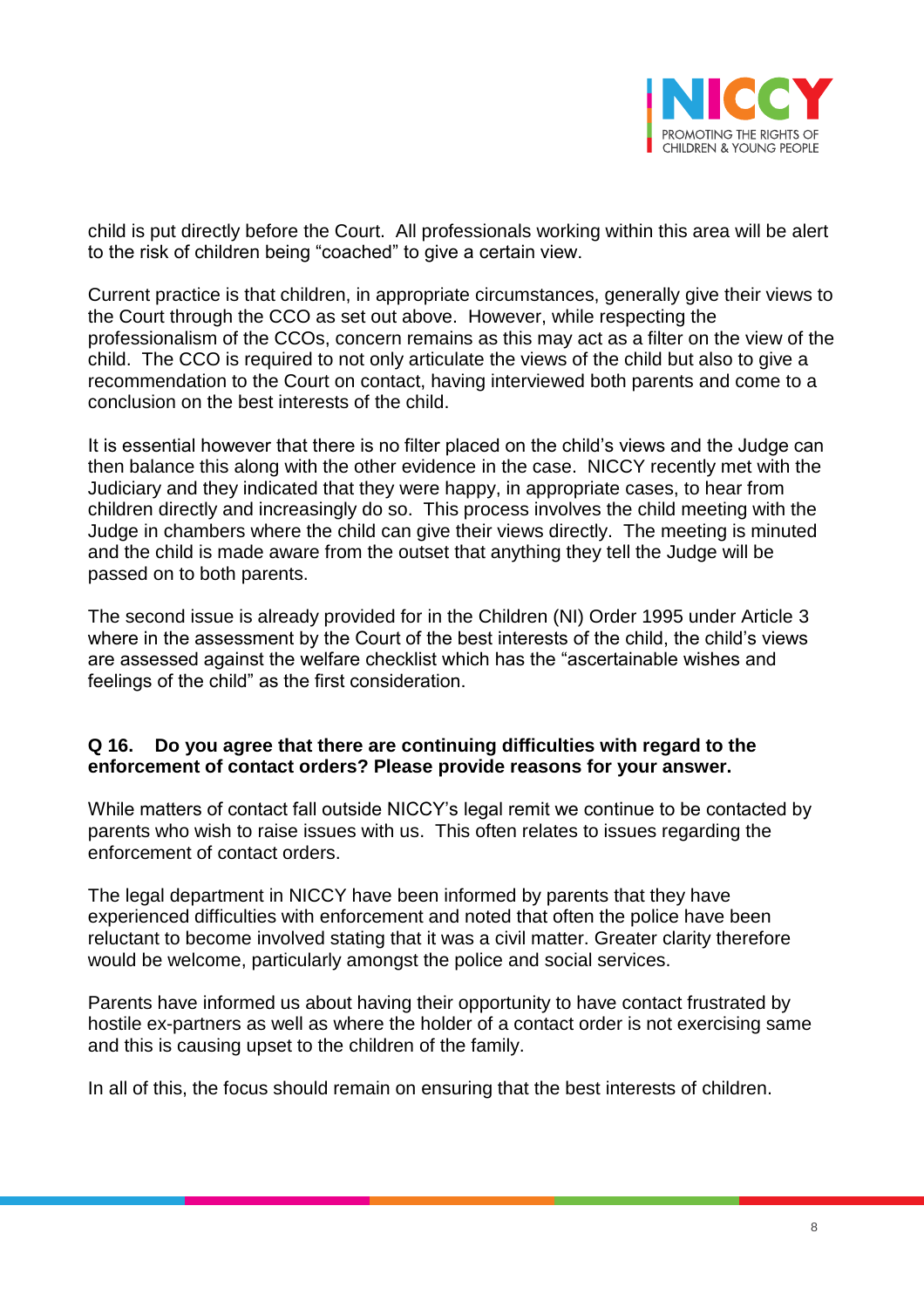

## **Q17. Do you think we should allow a court to direct a parent to undertake unpaid work or to pay compensation for financial loss if s/he has breached a contact order? Please give reasons for your answers.**

It would be of concern that either of these suggestions could have a negative impact on the children of the family either through limiting the family's financial resources or by creating difficulties with childcare. Neither of these sanctions would be in the interests of children. If any additional sanctions are being contemplated the Department should assess these in light of any potentially detrimental impact they may have on the children of the family.

## **Question 18: Are there any other enforcement measures which could be called in aid?**

The issue of compliance and enforcement is difficult, both from the perspective of contact which is frustrated by a hostile parent and from the perspective of a holder of a contact order who does not avail of it. In both situations, it is the child who is detrimentally impacted.

Criminalising a parent or sanctioning them with a financial penalty could also have an adverse impact on the children of the family.

If a contact order is not adhered to, at a certain (early) point, the matter should be automatically referred back to the Court for a determination.

# **Q 19. Should grandparents be able to apply for contact orders without first having to seek the leave of the court? Please provide reasons for your answer.**

Applications from grandparents should follow the format of parental applications i.e. assessed against the welfare checklist in Article 3 of the Children (NI) Order 1995. This builds in a sufficient safeguard for the children and young people impacted. The Court are alert to grandparent applicants whose motivation may be 'questionable' and can put in place sufficient safeguards to avoid any detriment to the child in these situations.

# **Q 20. Do you have any information relating to parental responsibility or contact with children which might assist in the preparation of an impact assessment?**

NICCY do not hold any additional research or data in this area.